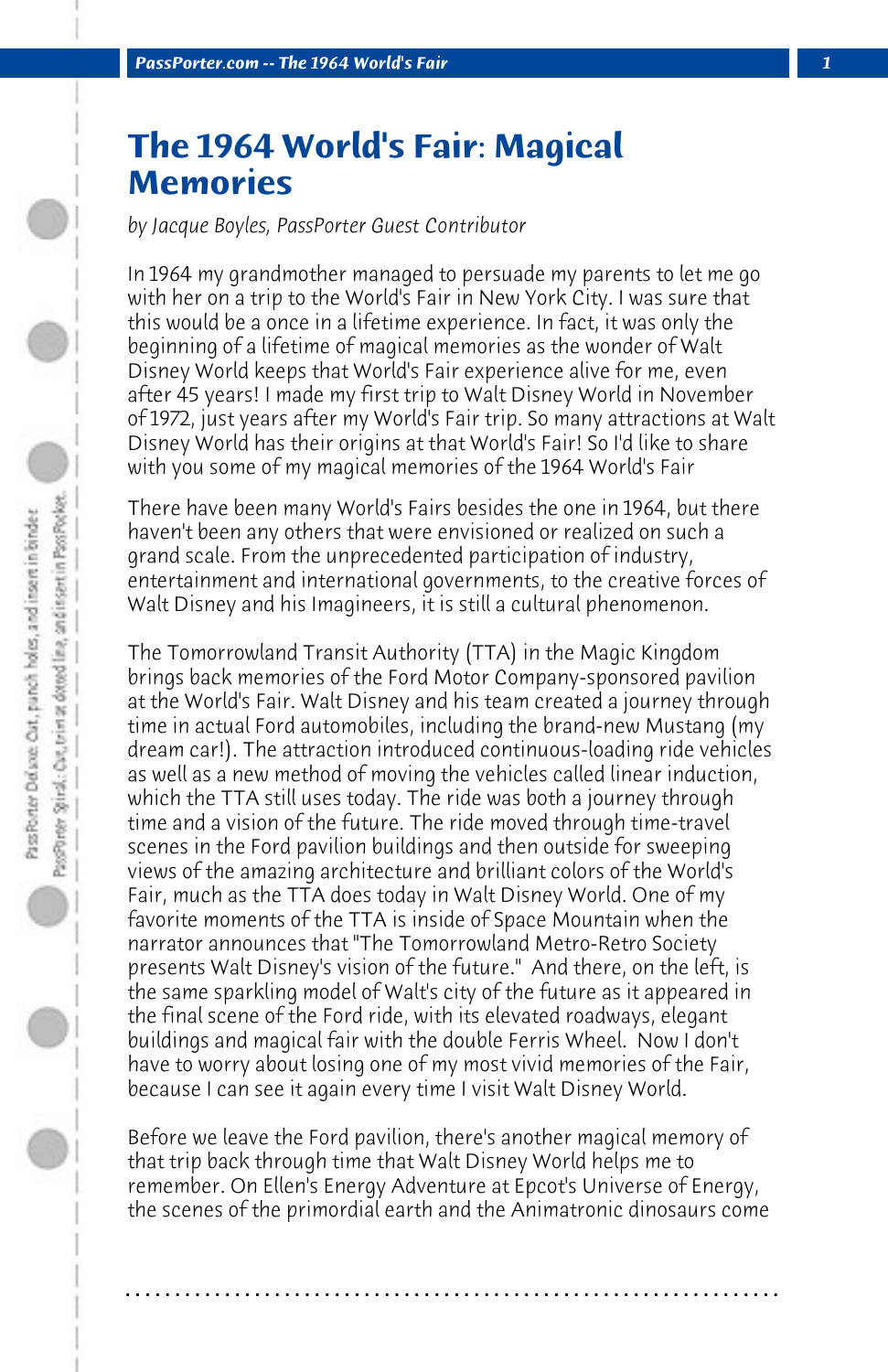from the Ford pavilion. I don't remember the smell from the Ford ride (although that doesn't mean it wasn't there), but experiencing the Epcot attraction, I once again see the pterodactyls, brontosauruses and fiery sky of the Ford pavilion ride.

Continuing on my way through Tomorrowland on the TTA, the narrator says "Now approaching Walt Disney's Carousel of Progress." I remember that General Electric's Progressland pavilion at the World's Fair is still quite famous for introducing the amazing innovations on display at its Carousel of Progress. I always get a thrill and a lump in my throat when I hear the first strains of "There's a Great, Big Beautiful Tomorrow" and the theater begins to move. My memories of the 1964 Carousel of Progress stay fresh in my mind as I visit once again with my Animatronic friends and try to pick out the changes in the attraction since my last visit. And, yes, I sing along!

One of my most amazing experiences at the World's Fair was the Illinois pavilion's "Salute to Mr. Lincoln." Walt Disney's incredible Animatronic figure was so life-like, I could hardly believe that it wasn't real. I had to see the show twice just to be sure. While this wasn't the most dynamic of the pavilions or exhibits, it left one of the most lasting impressions. Now, with the Hall of Presidents at the Magic Kingdom, I can experience Mr. Lincoln again, and keep another memory magically alive.

I don't know if Walt Disney had anything to do with the symbol of the 1964 World's Fair, the Unisphere (which still stands in the old fair grounds at Flushing Meadow Park), but Epcot's Spaceship Earth and the Fountain of Nations definitely invoke memories of the Unisphere and its fountains. Seeing the Unisphere now, my mind's eye recalls the beautiful expanse of the World's Fair beyond, much as seeing the icons for the Disney parks bring memories of their sights and attractions.

To me Walt Disney World is designed so that I'm always looking up at something. From the spires of Cinderella Castle and the whirling planets of Astro-Orbiter, to the World's mountain ranges, Spaceship Earth, and the Tower of Terror, my eyes are constantly drawn upward. At the World's Fair, too, I felt as though I was always looking up. The Observation Towers at the New York State pavilion seemed to touch the clouds. The avenue of international flags reached to the sky on impossibly tall poles, while the AMF Monorail and the tracks of the Ford pavilion soared overhead.

When I think about the World's Fair or Walt Disney World, my first impression is of the shapes and colors and sense of movement, both from the unique shapes and sizes of the buildings, combined with the

**. . . . . . . . . . . . . . . . . . . . . . . . . . . . . . . . . . . . . . . . . . . . . . . . . . . . . . . . . . . . . . . . . .**